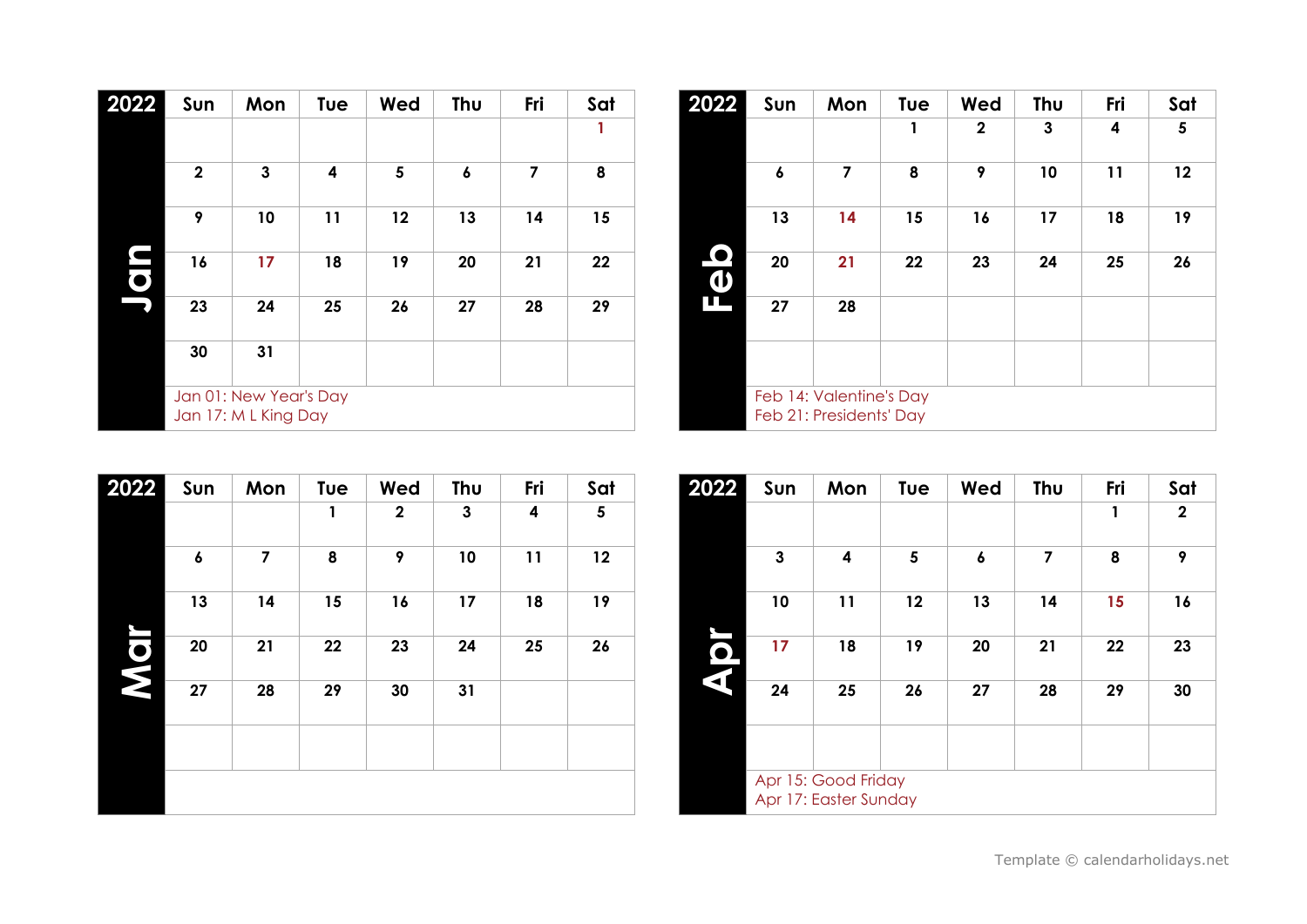| 2022      | Sun | Mon                                          | Tue | Wed | Thu | Fri | Sat |
|-----------|-----|----------------------------------------------|-----|-----|-----|-----|-----|
|           | 1   | $\mathbf{2}$                                 | 3   | 4   | 5   | 6   | 7   |
|           | 8   | 9                                            | 10  | 11  | 12  | 13  | 14  |
|           | 15  | 16                                           | 17  | 18  | 19  | 20  | 21  |
| <b>DN</b> | 22  | 23                                           | 24  | 25  | 26  | 27  | 28  |
|           | 29  | 30                                           | 31  |     |     |     |     |
|           |     |                                              |     |     |     |     |     |
|           |     | May 08: Mother's Day<br>May 30: Memorial Day |     |     |     |     |     |

| 2022           | Sun | Mon                      | Tue | Wed | Thu | Fri | Sat         |
|----------------|-----|--------------------------|-----|-----|-----|-----|-------------|
|                |     |                          |     |     |     | 1   | $\mathbf 2$ |
|                | 3   | 4                        | 5   | 6   | 7   | 8   | 9           |
|                | 10  | 11                       | 12  | 13  | 14  | 15  | 16          |
| $\blacksquare$ | 17  | 18                       | 19  | 20  | 21  | 22  | 23          |
|                | 24  | 25                       | 26  | 27  | 28  | 29  | 30          |
|                | 31  |                          |     |     |     |     |             |
|                |     | Jul 04: Independence Day |     |     |     |     |             |

| 2022        | Sun | Mon                                                | Tue | Wed | Thu          | Fri          | Sat |
|-------------|-----|----------------------------------------------------|-----|-----|--------------|--------------|-----|
|             |     |                                                    |     | 1   | $\mathbf{2}$ | $\mathbf{3}$ | 4   |
|             | 5   | 6                                                  | 7   | 8   | 9            | 10           | 11  |
|             | 12  | 13                                                 | 14  | 15  | 16           | 17           | 18  |
| Ľ<br>$\Box$ | 19  | 20                                                 | 21  | 22  | 23           | 24           | 25  |
|             | 26  | 27                                                 | 28  | 29  | 30           |              |     |
|             |     |                                                    |     |     |              |              |     |
|             |     | Jun 03: National Donut Day<br>Jun 19: Father's Day |     |     |              |              |     |

| 2022                       | Sun | Mon | Tue         | Wed | Thu | Fri | Sat |
|----------------------------|-----|-----|-------------|-----|-----|-----|-----|
|                            |     | 1   | $\mathbf 2$ | 3   | 4   | 5   | 6   |
|                            | 7   | 8   | 9           | 10  | 11  | 12  | 13  |
|                            | 14  | 15  | 16          | 17  | 18  | 19  | 20  |
| <b>D</b><br>D<br>$\vec{a}$ | 21  | 22  | 23          | 24  | 25  | 26  | 27  |
|                            | 28  | 29  | 30          | 31  |     |     |     |
|                            |     |     |             |     |     |     |     |
|                            |     |     |             |     |     |     |     |